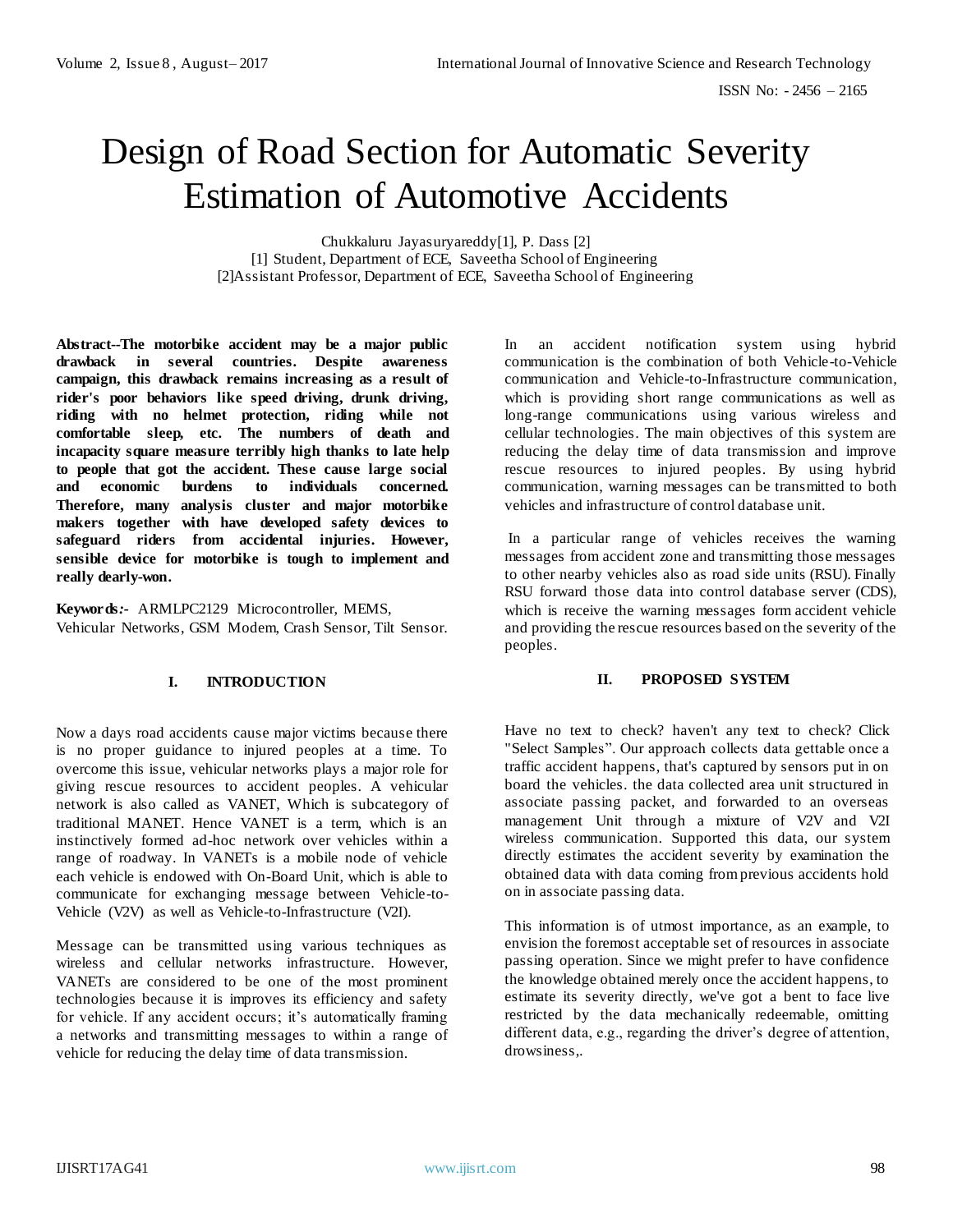ISSN No: - 2456 – 2165



Fig. 1. Architecture of Our Proposed System for Automatic Accident Notification and Assistance Using Vehicular Networks.

# **III. IMPLEMENTATION**

This chapter describes about the requirement analysis in accordance with the resources used. It also describes the implementation of the project with the tool used.

#### *A. Requirement Analysis*

It determines the requirements of a new system and analyze on product and resource requirement, which is required for the successful system. The product requirement includes input and output requirements it gives the wants in term of input to produce the required output. The resource requirements define in brief about the software and hardware that are needed to achieve the required functionality.



Fig 2 Block Diagram

#### **IV. PROJECT OVERVIEW**

Our approach collects information available when a traffic accident occurs, which is captured by sensors are structured in a packet, and forwarded to a remote Control Unit through a wireless communication. Based on this information, our system directly estimates the accident severity by comparing the obtained data with information coming from previous accidents stored in a database. This information is of utmost importance, for example, to determine the most suitable set of resources in a rescue operation. Since we want to consider the information obtained just when the accident occurs, to estimate its severity immediately, we are limited by the data automatically retrievable, omitting other information, e.g., about the driver's degree of attention, drowsiness, etc.

#### **V. DESIGN OF ACCIDENT NOTIFICATION SYSTEM**

As per our system design Fig. 1. Shows that, when a vehicle met associate accident mechanically generated warning messages supported On-Board Unit (OBU), that is placed inside the automotive. By mistreatment OBU, that is finds the situation of vehicle and severity of accident and generated warning messages eventually transmission messages into alternative near vehicles is additionally known as as V2V in transport networks at the same time forwarding that messages into management info Server (CDS) that is additionally known as as V2I. If someone during a conscious state while not occurring a significant injury alternatively if they feel don't wish tending treatment, they'll be terminated warning messages before causation to alternative vehicles and CDS by using switch.



Fig.3 System Design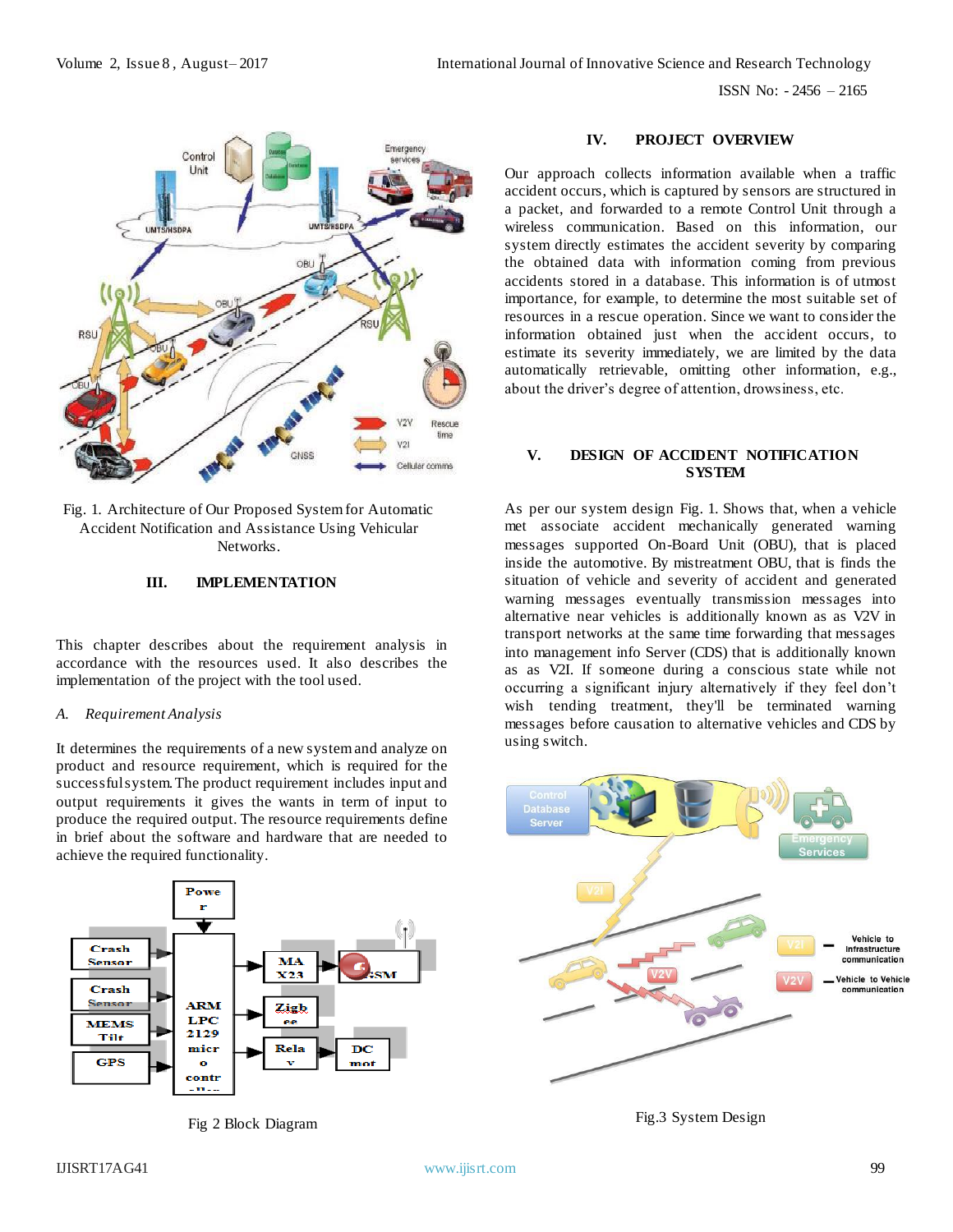The CDS is placed during a remote space, that is received the warning message from all alternative vehicle and conjointly from Road Side Unit (RSU). once its receive a waning messages from other vehicles and RSU, mechanically store the data into info and providing rescue services supported the severity of the accidents.

In this Fig. 4. Represent the communication between vehicles to CDS. In-Vehicle system comprises OBU, which is lies intermediate the vehicles.



Fig. 4. design of Accident Notification System

The design of accident notification system shows that invehicle observance, management server observance and information sharing to emergency services. If any crucial event occurs suddenly measuring system device observance the action based on motion of the automotive and intimate to microcontroller. Microcontroller processed the data of action supported GPS, potentiometer speed and device. If the person doesn't pretend any serious action, they'll terminate the messages using switch within the OBU. Finally send those warning message to CDS through wireless ZigBee technology. management info Server receives the data from On-Board Unit and stores the appropriate message and passes that message into emergency services.

# *A. Management Info Server*

The management info Server (CDS) is associated to the response center guilty of receiving notifications of accidents from the OBUs put in in vehicles. particularly, the management info Server is accountable for addressing warning messages, retrieving data from ZigBee receiver and it's keep into info and informing to Emergency Services like machine, police stations.

#### *B. Receiving Warning Messages*

The first method for the CDS is to receiving warning messages from a collided vehicle and these should be a module waiting for retrieving messages from out there completely different fields of vehicle.

# *C. Analyzing Severity of Accident*

When a brand new accident notification message is received, this module can analyst however serious the collision was, and the severity of the passenger's injuries.

# **VI. RESULT AND ANALYSIS**

This chapter shows the final output scenario of the project. The working of the project is shown in this chapter.

#### *A. Output Scenario*

*a). The Hardware System Turns ON* 



Fig.5 Hardware of the Project

*b). The Display of Road section Unit When Turns ON*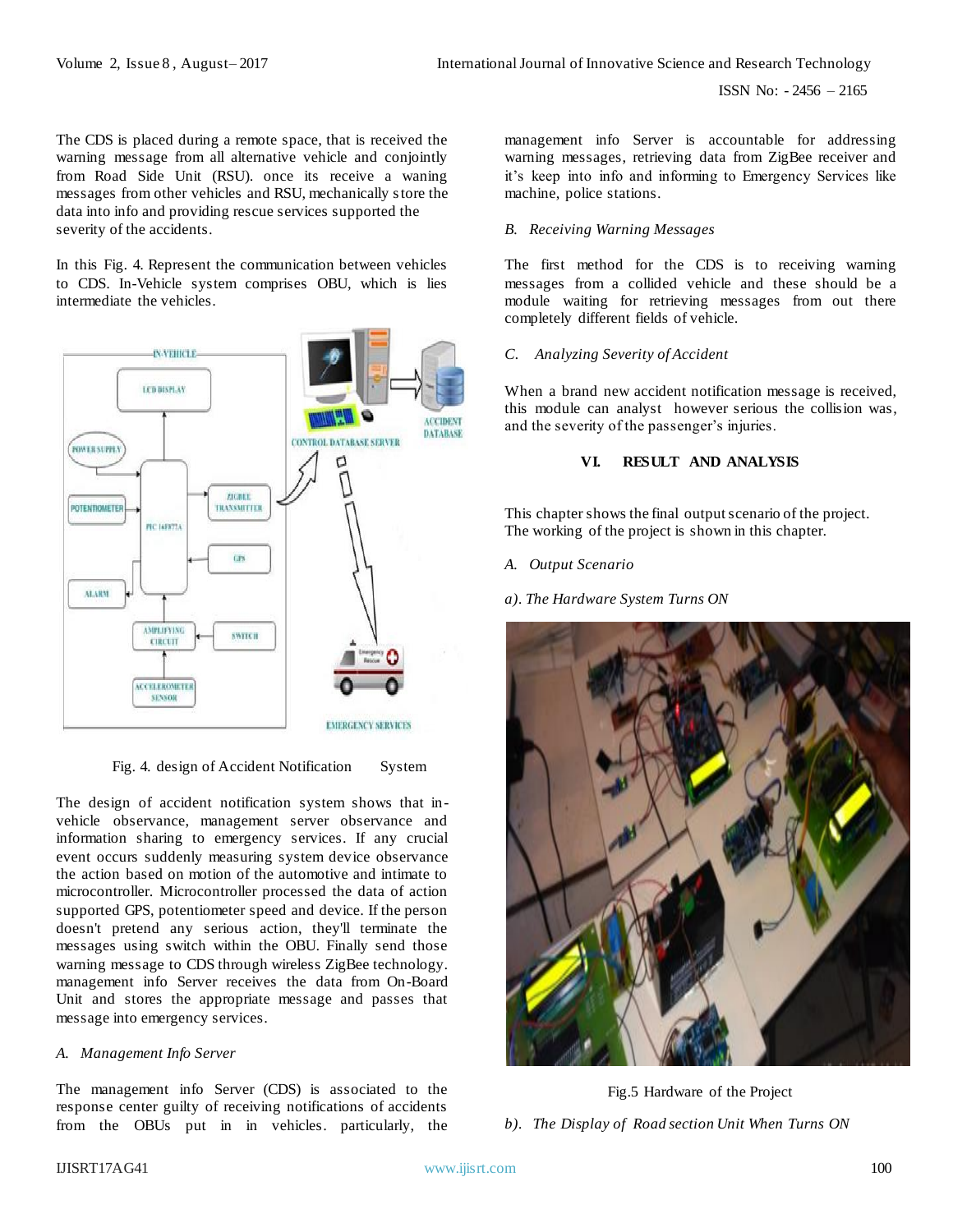ISSN No: - 2456 – 2165



Fig. 6. Output

*c). If The Accident Occurred the System Will Notify This Message*



Fig. 7. Notification of Accident.

*d). The System will Send the Information of Accident to a GSM Mobile No. Through GSM Module With Longitude And Latitude Values .* 



Fig 8 Location Of Accident Occurred

# **VII. CONCLUSION**

The new communication technologies integrated into the automotive sector offer an opportunity for better assistance to people injured in traffic accidents, reducing the response time of emergency services, and increasing the information they have about the incident just before starting the rescue process. To this end, we designed and implemented prototype for automatic accident notification and assistance based on V2V and V2I communications. However, the effectiveness of this technology can be improved with the support of intelligent systems which can automate the decision making process associated with an accident. A pre luminary assessment of the severity of an accident is needed to adapt resources accordingly. This estimation can be done by using historical data from previous accidents using acknowledge Discovery in Databases process. Most of the existing work focused on data mining in traffic accidents is based on data sets where a very limited preprocessing and transformation were performed. After careful selection of relevant attributes, we showed that the vehicle speed is a crucial factor in front crashes, but the type of vehicle involved and the speed of the striking vehicle are more important than speed itself in side and rear-end collisions. The status of the airbag is also very useful in the estimation, since situations where it was not necessary to deploy the airbag rarely produce serious injuries to the passengers. The studied classification algorithms do not show remarkable differences, but we demonstrate that, if we are able to classify the accidents depending on the types of impacts, we can noticeably increase the accuracy of the system, especially for front crashes where the vehicle is usually the striking one. To this end, we developed a prototype that shows how intervehicle communications can make accessible the information about the different vehicles involved in an accident. Moreover, the positive results achieved on the real tests indicate that the accident detection and severity estimation algorithms are robust enough to allow a mass deployment of the proposed system.

# **REFERENCES**

- [1]. Dirección General de Tráfico (DGT). (2010). The Main Statistics of Road Accidents Spain [Online]. Available: http://www.dgt.es/portal/es/seguridad\_vial/estadistica
- [2]. Eurostat: Statistical Office of the European Communities. (2012) Transport Statistics in the EU [Online]. Available: [http://epp.eurostat.ec.europa.eu/portal/page/portal/transpo](http://epp.eurostat.ec.europa.eu/portal/page/portal/transport/data/main_tables) [rt/data/main\\_tables](http://epp.eurostat.ec.europa.eu/portal/page/portal/transport/data/main_tables).
- [3]. J. Miller, "Vehicle-to-vehicle-to-infrastructure (V2V2I) intelligent transportation system architecture," in Proc. IEEE Intel. Veh.Symp., Eindhoven, Netherlands, Jun. 2008, pp. 715–720.
- [4]. F. Martinez, C.-K.Toh, J.-C.Cano, C. Calafate, and P. Manzoni, "Emergency services in future intelligent transportation systems based on vehicular communication